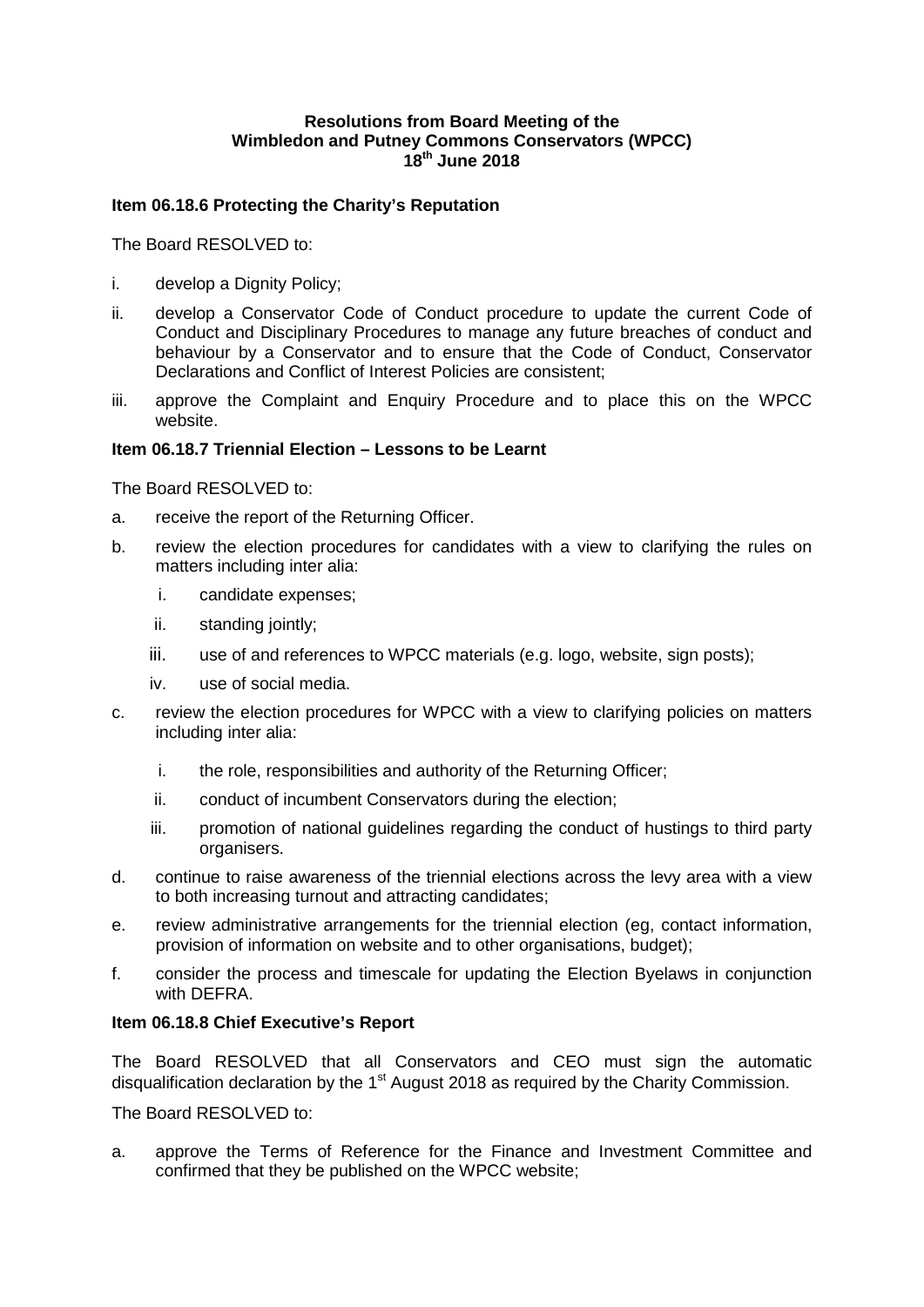b. approve the appointment of Mr N. Ware as Chairman of the Finance and Investment Committee for the ensuing year.

The Board RESOLVED to approve the Terms of Reference for the Constitution Working Group and confirmed that they be published on the WPCC website.

The Board RESOLVED to approve that the draft letter to be sent to the Charity Commission by the Chairman on behalf of the Board regarding the Charity's work on reviewing its constitution would be amended to include the position of the Ministry of Defence and the importance to the board of retaining the appointment of three Conservators by government departments and would be circulated to board members for approval.

The Board RESOLVED to approve the appointment of Mr M. Rappolt as Chairman of the Audit and Risk Committee for the ensuing year.

The Board RESOLVED to support the revival of the Golf Working Group and confirmed that Mrs S. Gillbe, Mr D. Hince and Mrs S-J. Holden together with the Chief Executive represent WPCC on this Group.

### **Item 06.18.9 Updated Business Plan Priorities**

The Board RESOLVED to:

- a) approve the updated priorities as set out in Appendix 2 of the report as the strategic priorities for the Charity over the coming one to three year period;
- b) authorise progression of works funded by one-off non-recurring costs for 2018/19 at a cost of £16,750 (the additional £1,500 expenditure to be funded from within existing approved budgets);
- c) authorise the CEO to progress the emergency works to prevent water ingress into the Maintenance Centre and REMPF maintenance sheds, seeking planning approval if required and in consultation with the Chairman of the Board and Chairman of Finance and Investment Committee, authorise expenditure of between £80,000 and £100,000 from the Mill House designated fund;
- d) authorise the CEO to obtain grant funding to prepare a short video to promote the Commons and its contribution to health and well-being and environment of £3,000;
- e) authorise progression of the initial scoping work for major external grant-funding bids to commence the process of preparing a costed masterplan for the Commons at a cost of £10,000 on the condition that works would only proceed upon successful implementation of the Inner Windmill Road bench appeal, realising £10,000 unrestricted funds;
- f) authorise investigation of opportunities to secure short, medium and long-term opportunities to deliver new income to support investment in the Commons' assets on the condition that works would only proceed upon successful implementation of the Inner Windmill Road bench appeal, realising a further £10,000 of unrestricted funds;
- g) launch an appeal for £5,000 to improve the shared-use pedestrian and cycle routes along a short section of Beverley Brook on Wimbledon Common and the path to the towpath along the River Thames at Putney Lower Common and implement remedial works if funds are secured;
- h) fund the remaining Interim Manager's fees from within the existing budgeted legal/professional fees;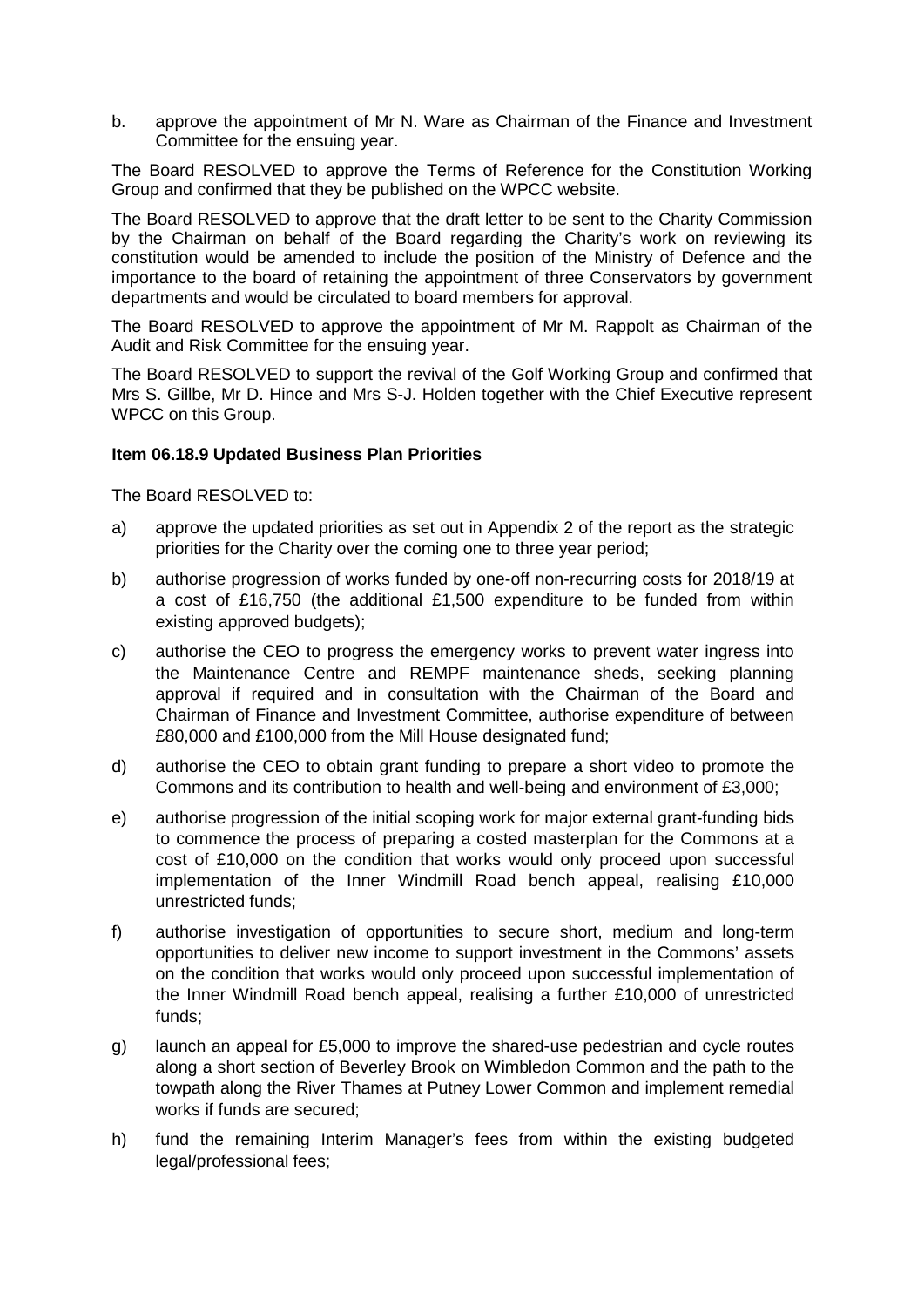i) review and approve the annual budgets for 2019/20 and 2020/21 as part of the annual budget preparation procedures.

## **Item 06.18.10 WPCC Draft Annual Report and Audited Accounts 2017/18**

The Board RESOLVED to:

- a. approve the draft Annual Report and Audited Accounts 2017/18 to be formally signed at the June 2018 Annual Open Meeting;
- b. approve the WPCC Key Audit Findings prepared independently by Kreston Reeves for the audited accounts for the year ending the  $31<sup>st</sup>$  March 2018;
- c. approve the draft Letter of Representation to be signed by the Chairman of the Board and also by the Chief Executive after the formal accounts have been signed at the Annual Open Meeting.

# **Item 06.18.11 Transparency Agenda**

The Board RESOLVED to publish the information below on a quarterly basis as part of its transparency agenda:

- the quarterly number of incidents dealt with by the Mounted Keepers including breaches of the Byelaws;
- dates and locations when Conservators and/or senior staff make formal presentations to Residents' Associations or other Groups/Societies and copies of such presentations, noting that this does not include regular contact that staff have with specific groups;
- numbers of formal complaints received;
- visitor feedback (respecting restrictions regarding disclosure of personal information);
- volunteer hours worked across the Commons;
- donations (respecting the right of donors to remain anonymous);
- other information brought forward that is deemed appropriate by the Chief Executive and Chairman.

### **Item 06.18.13 Update on Statutory Inquiry**

- 1. The Board RESOLVED to:
- a. receive the letter sent to all Conservators  $5<sup>th</sup>$  June 2018 by the Charity Commission confirming that a review of the Order dated the  $31<sup>st</sup>$  May 2017 regarding the Interim Manager had been undertaken on the 4<sup>th</sup> June 2018 confirming that the Order should remain in place;
- b. receive the letter dated the  $18<sup>th</sup>$  May 2018 sent by Dr R. Taylor and Mr N. Ware to the Charity Commission in response to their letter of the  $25<sup>th</sup>$  April 2018 concerning complaints made about the triennial election held in February 2018;
- c. receive the letter dated the  $11<sup>th</sup>$  June 2018 that Dr R. Taylor and Mr N. Ware received from the Charity Commission in response to their letter of the 18<sup>th</sup> May 2018.
- 2. The Board RESOLVED to request a meeting with the Charity Commission in September 2018 to update them on progress.